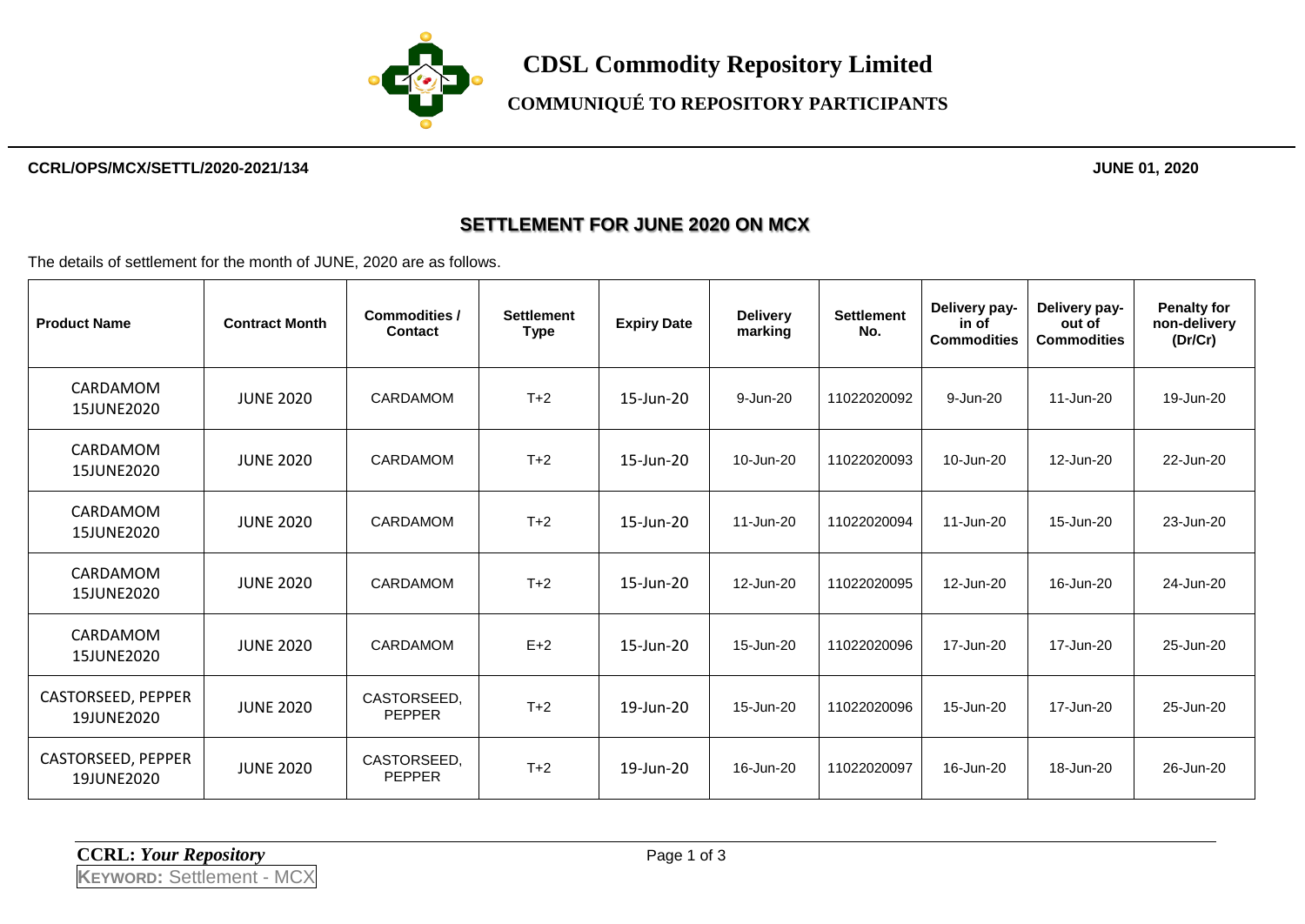

# **CDSL Commodity Repository Limited**

### **COMMUNIQUÉ TO REPOSITORY PARTICIPANTS**

| <b>Product Name</b>                 | <b>Contract Month</b> | <b>Commodities /</b><br>Contact | <b>Settlement</b><br><b>Type</b> | <b>Expiry Date</b> | <b>Delivery</b><br>marking | <b>Settlement</b><br>No. | Delivery pay-<br>in of<br><b>Commodities</b> | Delivery pay-<br>out of<br><b>Commodities</b> | <b>Penalty for</b><br>non-delivery<br>(Dr/Cr) |
|-------------------------------------|-----------------------|---------------------------------|----------------------------------|--------------------|----------------------------|--------------------------|----------------------------------------------|-----------------------------------------------|-----------------------------------------------|
| CASTORSEED, PEPPER<br>19JUNE2020    | <b>JUNE 2020</b>      | CASTORSEED,<br><b>PEPPER</b>    | $T+2$                            | 19-Jun-20          | 17-Jun-20                  | 11022020098              | 17-Jun-20                                    | 19-Jun-20                                     | 29-Jun-20                                     |
| CASTORSEED, PEPPER<br>19JUNE2020    | <b>JUNE 2020</b>      | CASTORSEED,<br><b>PEPPER</b>    | $T+2$                            | 19-Jun-20          | 18-Jun-20                  | 11022020099              | 18-Jun-20                                    | 22-Jun-20                                     | 30-Jun-20                                     |
| CASTORSEED, PEPPER<br>19JUNE2020    | <b>JUNE 2020</b>      | CASTORSEED,<br><b>PEPPER</b>    | $E+2$                            | 19-Jun-20          | 19-Jun-20                  | 11022020100              | 23-Jun-20                                    | 23-Jun-20                                     | 1-Jul-20                                      |
| <b>MENTHA OIL</b><br>30JUNE2020     | <b>JUNE 2020</b>      | <b>MENTHA OIL</b>               | $T+2$                            | 30-Jun-20          | 24-Jun-20                  | 11022020101              | 24-Jun-20                                    | 26-Jun-20                                     | 6-Jul-20                                      |
| <b>MENTHA OIL</b><br>30JUNE2020     | <b>JUNE 2020</b>      | <b>MENTHA OIL</b>               | $T+2$                            | 30-Jun-20          | 25-Jun-20                  | 11022020102              | 25-Jun-20                                    | 29-Jun-20                                     | 7-Jul-20                                      |
| <b>MENTHA OIL</b><br>30JUNE2020     | <b>JUNE 2020</b>      | <b>MENTHA OIL</b>               | $T+2$                            | 30-Jun-20          | 26-Jun-20                  | 11022020103              | 26-Jun-20                                    | 30-Jun-20                                     | 8-Jul-20                                      |
| <b>MENTHA OIL</b><br>30JUNE2020     | <b>JUNE 2020</b>      | <b>MENTHA OIL</b>               | $T+2$                            | 30-Jun-20          | 29-Jun-20                  | 11022020104              | 29-Jun-20                                    | 1-Jul-20                                      | 9-Jul-20                                      |
| <b>MENTHA OIL</b><br>30JUNE2020     | <b>JUNE 2020</b>      | <b>MENTHA OIL</b>               | $E+2$                            | 30-Jun-20          | 30-Jun-20                  | 11022020105              | 2-Jul-20                                     | 2-Jul-20                                      | 10-Jul-20                                     |
| COTTON,<br>RBDPMOLEIN<br>30JUNE2020 | <b>JUNE 2020</b>      | COTTON,<br><b>RBDPMOLEIN</b>    | $T+2$                            | 30-Jun-20          | 24-Jun-20                  | 11022020101              | 24-Jun-20                                    | 26-Jun-20                                     | 6-Jul-20                                      |